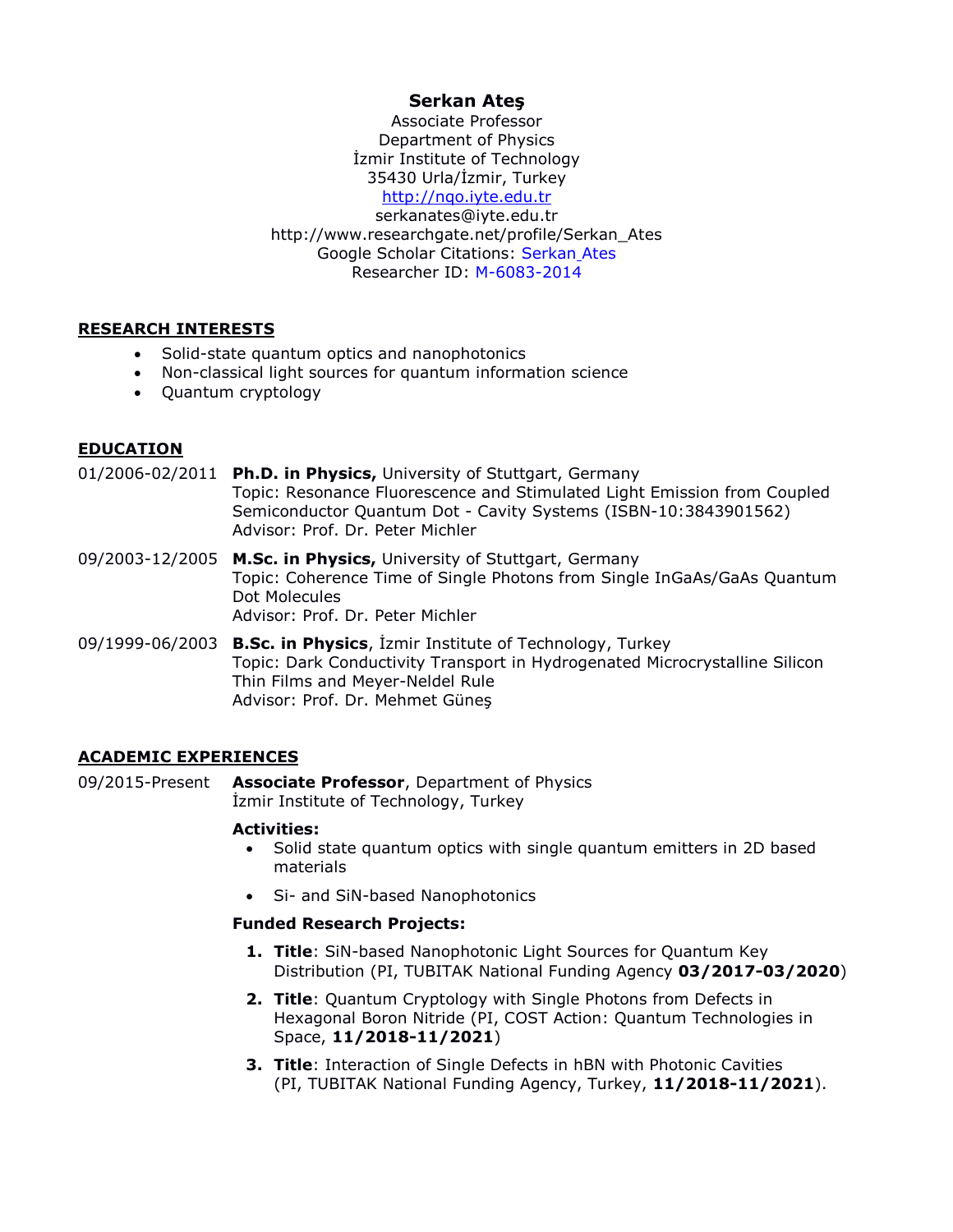- **4. Title**: Enhancement of Quantum Light Emission from Defects in hBN via Plasmonic Devices (Researcher, COST Action: Quantum Technologies in Space, **12/2018-12/2021**).
- **5. Title**: Frequency Locked Single Photon Source for Quantum Information Technologies (QUBIT-FuTURE) (Researcher, TUBITAK National Funding Agency, 11/2019 – 11/2022)

07/2013-07/2015 **Chief Researcher**, Quantum Cryptology Division

The National Research Institute of Electronics and Cryptology (UEKAE), The Scientific and Technological Research Council of Turkey (TUBITAK).

### **Activities:**

- Development of quantum key distribution systems.
- Fast quantum random number generators.

04/2011-06/2013 **Research Associate**, Nanofabrication Research Group Center for Nanoscale Science and Technology (CNST), National Institute of Standards and Technology (NIST), USA, Advisor: Dr. Kartik Srinivasan

> **Topic**: Measuring nanoscale near-infrared quantum emitters using frequency up-conversion techniques.

### **Activities:**

- Fabrication of wavelength-scale fiber optic probes for nanophotonic device characterization.
- Quantum frequency conversion of single photons from quantum dots
- Electro-optic modulation of single photon wavepackets: improving the performance of single photon sources.
- Frequency conversion using FWM-BS in silicon nitride waveguides
- 03/2009-02/2011 **Postdoctoral Research Fellow**, Quantum Photonics Research Group Department of Photonics Engineering, Technical University of Denmark, Denmark

Advisor: Prof. Peter Lodahl

**Topic**: Cavity-quantum electrodynamics with semiconductor quantum dots.

### **Activities:**

- Efficient single-photon generation from single quantum dots in photonic crystal nanocavities.
- Dynamics of single quantum dot emission in optical micro-resonators.
- 09/2004-02/2009 **Research Assistant,** Institute of Semiconductor Optics and Functional Interfaces (IHFG), University of Stuttgart, Germany. Advisor: Prof. Peter Michler

**Topic:** Quantum optics with semiconductor quantum dots.

### **Activities:**

- Coherent optical properties of single quantum dots in optical microresonators: resonance fluorescence.
- Emission characteristics, photon statistics and coherence properties of quantum dot based microcavity lasers.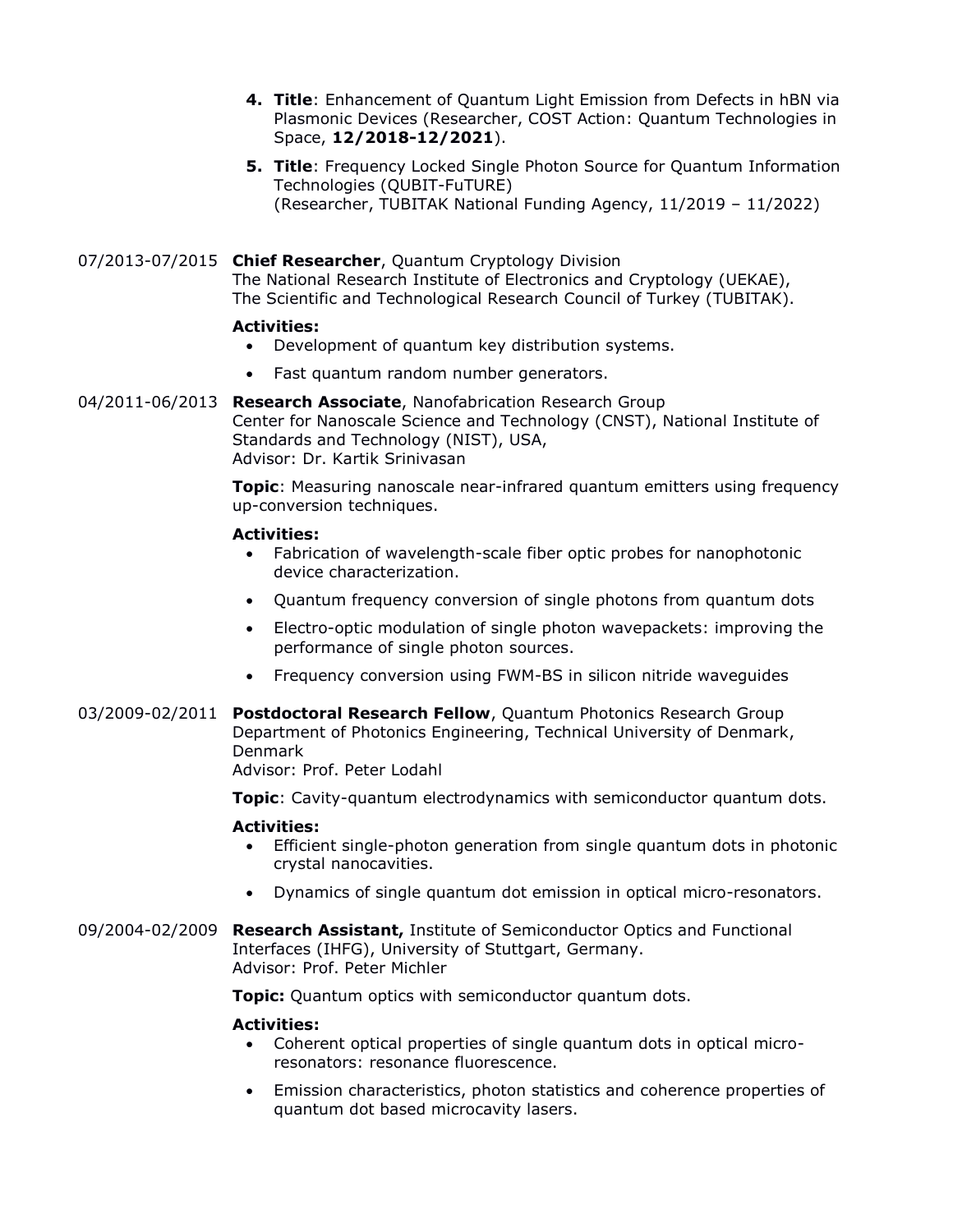### **PROFESSIONAL ACTIVITIES**

Reviewer: Physical Review Letters, Physical Review B, Applied Physics Letter, Optics Express.

EU-Coordinated Projects: Management Committee Member for Turkey: **COST Action MP1403** - Nanoscale Quantum Optics **COST Action CA15220 -** Quantum Technology in Space

#### **AWARDS**

**TÜBA-[GEBİP](http://www.tuba.gov.tr/upload/files/GEBIP2017Kazananlar(1).pdf)**: Presidential Young Researcher Award, Turkish Academy of Sciences, Turkey 2017.

**[BAGEP](https://bilimakademisi.org/bagep-2019-odul-kazananlar/)**: Young Scientist Award in Physics, The Science Academy, Turkey 2019.

### **JOURNAL ARTICLES**

- 1. O. Arı, N. Polat, Ö. Çakır, **S. Ates**, "The Effect of Electron-Phonon Interactions on Spectral Properties of Single Defects in Hexagonal Boron Nitride" (**arXiv:1808.10611**).
- 2. I. Agha, **S. Ates**, L. Sapienza, K. Srinivasan, "Spectral broadening and shaping of nanosecond pulses: towards shaping of single photons from quantum emitters", **Optics Letters Vol. 39, Issue 19, pp. 5677- 5680 (2014).**
- 3. K. H. Madsen, **S. Ates**, J. Liu, A. Javadi, S. M. Albrecht, I. Yeo, S. Stobbe, and P. Lodahl, "Efficient out-coupling of high-purity single photons from a coherent quantum dot in a photonic-crystal cavity", **Physical Review B 90, 155303 (2014)**.
- 4. M. Davanco, C. S. Hellberg, **S. Ates**, A. Badolato, K. Srinivasan, "Multiple-time-scale blinking in InAs quantum dot single photon sources", **Physical Review B, 89, 161303(R) (2014).**
- 5. M. Davanco, **S. Ates**, Y. Liu, K Srinivasan, "Si3N4 optomechanical crystals in the resolvedsideband regime", **Applied Physics Letters 104, 041101 (2014) – Cover Article.**
- 6. I. Agha, **S. Ates**, M. Davanco, K Srinivasan, "A chip-scale, telecommunications-band frequency conversion interface for quantum emitters", **Optics Express**, **21, 21628 (2013).**
- 7. J. Liu, **S. Ates**, M. Lorke, J. Mork, P. Lodahl, and S. Stobbe, "A comparison between experiment and theory on on few-quantum-dot nanolasing in a photonic-crystal cavity", **Optics Express**, **21, 28507 (2013).**
- 8. **S. Ates**, I. Agha, A. Gulinatti, I. Rech, A. Badolato, K. Srinivasan, "Improving the performance of bright quantum dot single photon source using amplitude modulation", **Scientific Reports 3, 1397 (2013)**.
- 9. **S. Ates**, I. Agha, A. Gulinatti, I. Rech, M. T. Rakher, A. Badolato, K. Srinivasan, "Two-photon interference using background-free quantum frequency conversion of single photons from a semiconductor quantum dot", **Physical Review Letters, 109, 147405 (2012)**.
- 10. **S. Ates**, L. Sapienza, M. Davanco, A. Badolato, and K. Srinivasan, "Bright single photon emission from a quantum dot in a circular Bragg grating microcavity", **IEEE Journal of Selected Topics in Quantum Electronics, Vol. 18, No.6, 1711 (2012)**.
- 11.K. H. Madsen, **S. Ates**, T. Lund-Hansen, A. Löffler, S. Reitzenstein, A. Forchel, and P. Lodahl, "Observation of Non-Markovian dynamics of a single quantum dot in a micropillar cavity", **Physical Review Letters 106, 233601 (2011)**.
- 12.S. M. Ulrich, **S. Ates**, S. Reitzenstein, A. Löffler, A. Forchel, and P. Michler, "Dephasing of Triplet-Sideband Optical Emission of a Resonantly Driven InAs/GaAs Quantum Dot inside a Microcavity", **Physical Review Letters 106, 247402 (2011)**.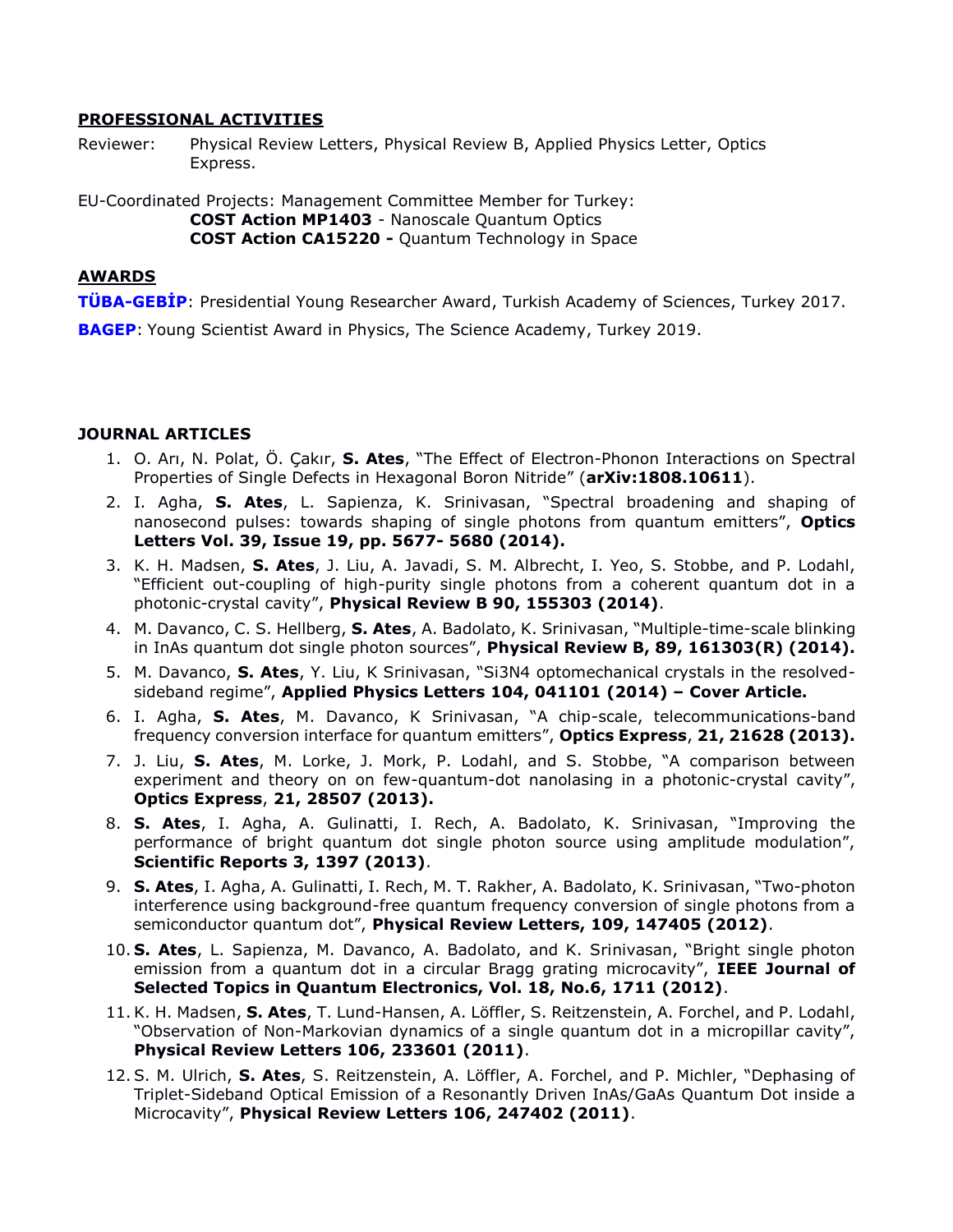- 13.A. Ulhaq, **S. Ates**, S. Weiler, S. M. Ulrich, S. Reitzenstein, A. Löffler, S. Höfling, L. Worschech, A. Forchel, and P. Michler, "Linewidth broadening and emission saturation of a resonantly excited QD monitored via an off-resonant cavity mode", **Physical Review B 82, 045307 (2010)**.
- 14.A. Ulhaq, **S. Ates**, S. M. Ulrich, S. Reitzenstein, A. Löffler, A. Forchel and P. Michler, "Nonresonant cavity-quantum dot coupling", **Journal of Physics 210, 012058 (2010)**.
- 15. **S. Ates**, S. M. Ulrich, A. Ulhaq, S. Reitzenstein, A. Löffler, S. Höfling, A. Forchel, and P. Michler, "Non-resonant dot-cavity coupling and its applications in resonant quantum dot spectroscopy", **Nature Photonics 3, 724 - 728 (2009)**.
- 16. **S. Ates**, S. M. Ulrich, S. Reitzenstein, A. Löffler, A. Forchel, and P. Michler, "Post-Selected Indistinguishable Photons from the Resonance Fluorescence of a Single Quantum Dot in a Microcavity", **Physical Review Letters 103, 167402 (2009)**.
- 17. **S. Ates**, C. Gies, S. M. Ulrich, J. Wiersig, S. Reitzenstein, A. Löffler, A. Forchel, F. Jahnke, and P. Michler, "Influence of the spontaneous optical emission factor beta on the first-order coherence of a semiconductor microcavity laser", **Physical Review B 78, 155319 (2008)**.
- 18. **S. Ates**, C. Gies, S. M. Ulrich, J. Wiersig, S. Reitzenstein, A. Löffler, A. Forchel, F. Jahnke, and P. Michler, "Coherence length of high-beta semiconductor microcavity lasers", **Phys. stat. sol. (c), 6, 2, 568-571 (2008)**.
- 19.S. M. Ulrich, **S. Ates**, P. Michler, C. Gies, J. Wiersig, F. Jahnke, S. Reitzenstein, C. Hofmann, A. Löffler, and A. Forchel, "Emission Characteristics, Photon Statistics and Coherence Properties of High-Beta Semiconductor Micropillar Lasers", **Advances in Solid State Physics: Vol. 47, 3-15 (2008).**
- 20.S. M. Ulrich, C. Gies, **S. Ates**, J. Wiersig, S. Reitzenstein, C. Hofmann, A. Löffler, A. Forchel, F. Jahnke, and P. Michler, "Photon Statistics of Semiconductor Microcavity Lasers", **Physical Review Letters 98, 043906 (2007)**.
- 21. **S. Ates**, S. M. Ulrich, S. Reitzenstein, A. Löffler, A. Forchel, and P. Michler, "Coherence Properties of High-Beta Elliptical Semiconductor Micropillar Lasers", **Applied Physics Letters 90, 161111 (2007)**.

### **NATIONAL and INTERNATIONAL CONFERENCE PRESENTATIONS**

- 1. E. Ozceri, O. Arı, S. Balcı, C. Kocabaş, and **S. Ateş**, "Reversible Energy Transfer Between a Single Quantum Emitter in Hexagonal Boron Nitride and Graphene", Quantum Information and Measurement (V): Quantum Technologies, Rome, Italy, 4-6 April 2019.
- 2. O. Arı, N. Polat, V. Fırat, Ö. Çakır, and **S. Ateş**, "The Effect of Electron-phonon Interaction on the Quantum Emission from Hexagonal Boron Nitride", Quantum Information and Measurement (V): Quantum Technologies, Rome, Italy, 4-6 April 2019.
- 3. E. Ozceri, O. Arı, S. Balcı, C. Kocabaş, and **S. Ateş**, "Reversible Energy Transfer Between a Single Quantum Emitter in Hexagonal Boron Nitride and Graphene", 3rd International Conference on Physics of 2D Crystals, Malta, 29 May – 2 June 2018.
- 4. O. Arı, Y. Oyun, N. Polat, Ö. Çakır, and **S. Ateş**, "The Effect of Electron-phonon Interaction on the Quantum Emission from Hexagonal Boron Nitride", 3rd International Conference on Physics of 2D Crystals, Malta, 29 May – 2 June 2018.
- 5. O. Arı, Ö. Çakır, **S. Ates**, "The Influence of Electron-Phonon Interactions on Single Photon Emission from Defects in Hexagonal Boron Nitride", Nanoscale Quantum Optics Conference, Prague, Czech Republic, 13-16 February 2018.
- 6. E. Ozceri, O. Arı, S. Balcı and **S. Ateş**, "Quenching of Single Photon Emission from Defects in Hexagonal Boron Nitride", Quantum Optics and Information Meeting, Turkey, İstanbul, 1- 2 February 2018.
- 7. **S. Ates** (**Invited**), "Quantum Optics with Defects in Hexagonal Boron Nitride", Quantum Optics and Information Meeting, Turkey, İstanbul, 1-2 February 2018.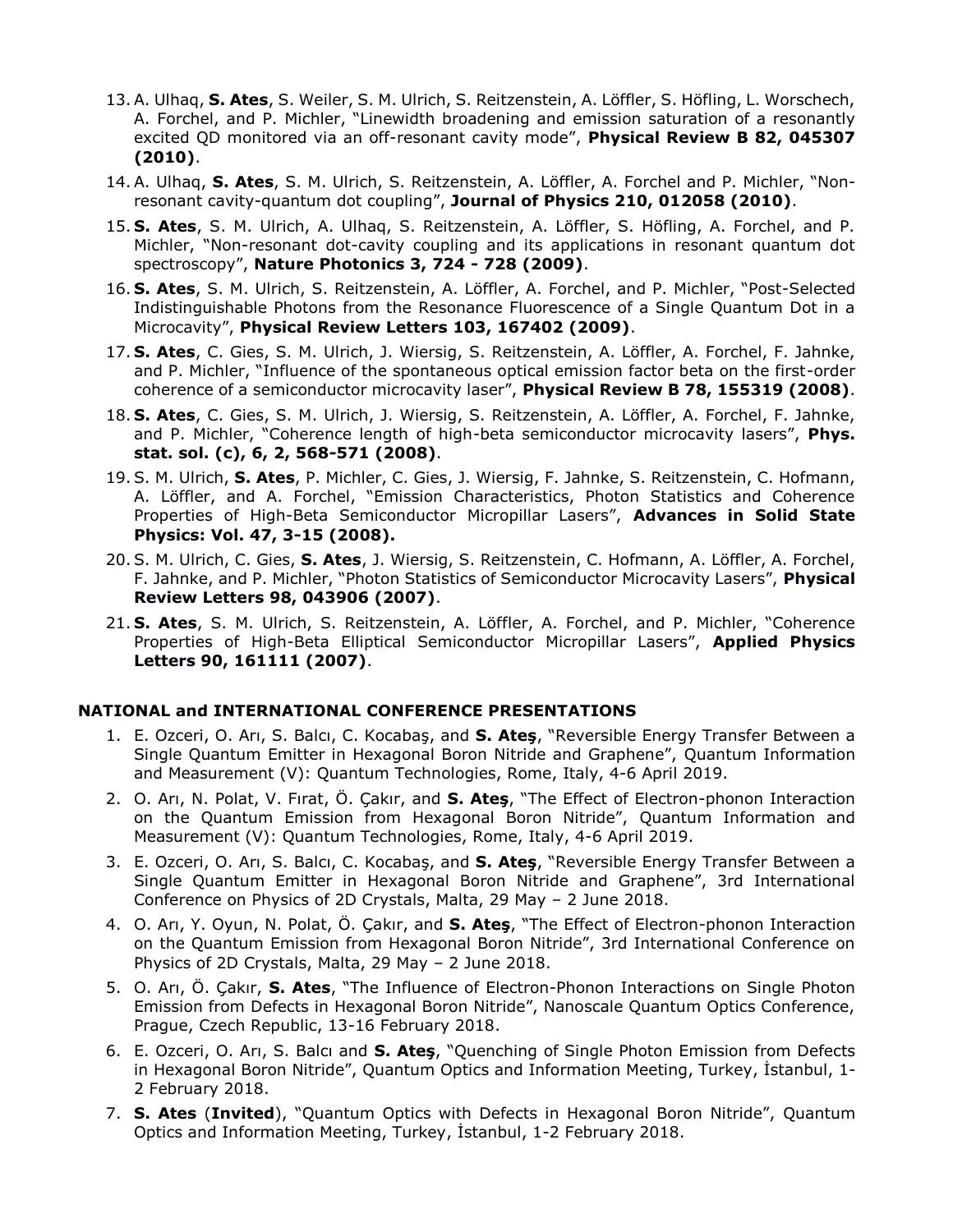- 8. Z. Çetin, N. Polat, **S. Ateş**, "Design of SiN based Nanophotonic Devices for Photon-Pair Generation", Quantum Optics and Information Meeting, Turkey, İstanbul, 1-2 February 2018.
- 9. O. Arı, Ö. Çakır, **S. Ates**, "Phonon induced broadening and dephasing of the quantum emission from the defect centers in hexagonal boron nitride", Quantum Optics and Information Meeting, Turkey, İstanbul, 1-2 February 2018.
- 10. Y. Oyun, E. Özçeri, N. Polat, O. Arı, Ö. Çakır and **S. Ateş**, "Optical Properties of Defects in Hexagonal Boron Nitride", 13. Nanoscience & Nanotechnology Conference (NanoTR-13), Antalya 22-25 October 2017.
- 11. O. Arı, Ö. Çakır, **S. Ates**, "The Effect of Electron-Phonon Interaction on the Quantum Emission from Hexagonal Boron Nitride", 19. National Optics, Electro-Optics and Photonics Workshop, İstanbul, 29 September 2017.
- 12. **S. Ateş** (**Invited**), "Optical Properties of Single Defects in Multilayer hBN", 22. Condensed Matter Physics Meeting, Ankara, Turkey, 16 December 2016.
- 13.V. Fırat, N. Polat, A. Yanılmaz, O. Arı, Y. Selamet, **S. Ates**, "Visible Photon Emission from Defect Centers in Multilayer Hexagonal Boron Nitride", 18. National Optics, Electro-Optics and Photonics Workshop, Ankara, 23 September, 2016.
- 14. V. Fırat, N. Polat, A. Yanılmaz, O. Arı, Y. Selamet, **S. Ates**, "Efficient Generation and Manipulation of Single Photons from Single Quantum Emitters", Science and Applications of Thin Films Conference (SATF 2016), Çeşme/İzmir, September, 2016.
- 15. M. Davanco, **S. Ates,** Y. Liu, K. Srinivasan, "Electromagnetically Induced Transparency in Si3N4 nanobeam optomechanical crystals", Quantum Electronics and Laser Science Conference (CLEO), San Jose, California, USA, May, 2014.
- 16.K. Srinivasan, I. Agha, **S. Ates,** M. Davanco, Y. Liu, "New Applications and Devices for Quantum Frequency Conversion", Quantum Electronics and Laser Science Conference (CLEO), San Jose, California, USA, May, 2014.
- 17. I. Agha, **S. Ates,** L. Sapienza, K. Srinivasan, "Single-photon-compatible spectral broadening and shaping via nonlinear mixing and phase modulation", Quantum Electronics and Laser Science Conference (CLEO), San Jose, California, USA, May, 2014.
- 18. **S. Ates**, I. Agha, M. Davanco, K. Srinivasan, "Frequency conversion interface to the telecom band via four-wave mixing Bragg scattering in a silicon nitride chip", Frontiers in Optics, Florida, USA, October 2013.
- 19.K. Srinivasan, **S. Ates**, I. Agha, M. Davanco, Y. Liu, M. Rakher, "Nanophotonics and Quantum Frequency Conversion"(Invited), Frontiers in Optics, Florida, USA, October 2013 .
- 20. **S Ates**, I Agha, A Gulinatti, I Rech, MT Rakher, A Badolato, K Srinivasan, "Erasing spectral distinguishability in quantum dot based single photon sources using quantum frequency conversion", Quantum Electronics and Laser Science Conference (CLEO), San Jose, California, USA, May 6-11, 2013.
- 21. I Agha, **S Ates**, A Gulinatti, I Rech, A Badolato, K Srinivasan "Temporal filtering via amplitude modulation to improve quantum dot single photon sources", Quantum Electronics and Laser Science Conference (CLEO), San Jose, California, USA, May 6-11, 2013.
- 22. **S. Ates**, I. Agha, A. Badolato, and K. Srinivasan, "Low-noise quantum frequency conversion of single photons from a single quantum dot", Frontiers in Optics (FIO), Rochester, USA, October 2012.
- 23. **S. Ates**, I. Agha, A. Badolato, and K. Srinivasan, "Quantum-frequency conversion of single photons from semiconductor quantum dots", International Workshop on Nonlinear Optics and Excitation Kinetics in Semiconductors (NOEKS-11), Stuttgart, Germany, September 2012.
- 24. **S. Ates**, L. Sapienza, M. Davanco, A. Badolato, and K. Srinivasan, "Efficient single photon generation from semiconductor quantum dots in a circular dielectric grating", International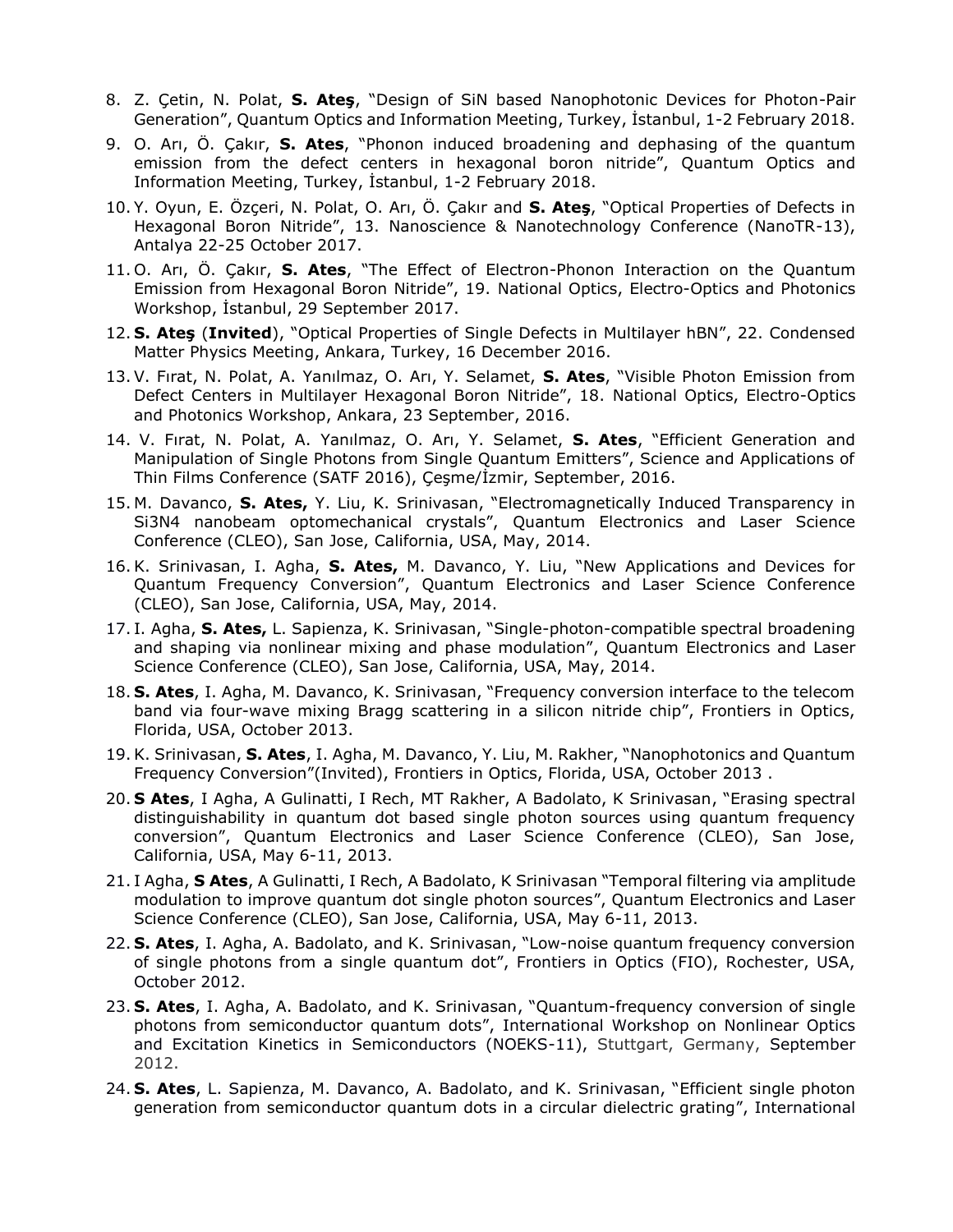Workshop on Nonlinear Optics and Excitation Kinetics in Semiconductors (NOEKS-11), Stuttgart, Germany, September 2012.

- 25. **S. Ates**, L. Sapienza, M. Davanco, A. Badolato, and K. Srinivasan, "Bright single photon emission from a quantum dot in a circular dielectric grating", Quantum Electronics and Laser Science Conference (CLEO), San Jose, California, USA, May 6-11, 2012.
- 26.K. H. Madsen, **S. Ates**, T. Lund-Hansen, A. Löffler, S. Reitzenstein, A. Forchel, and P. Lodahl, "Non-Markovian spontaneous emission from a single quantum dot", Frontiers in Optics (FIO), San Jose, California, USA, October 16-21, 2011.
- 27. Jin Liu, **S. Ates**, S. Stobbe, M. Lorke, and P. Lodahl "Few-quantum-dot lasing in photonic crystal nanocavities", European Conference on Lasers and Electro-Optics (CLEO-Europe), Munich, Germany, May 22-26, 2011.
- 28.K. H. Madsen, **S. Ates**, T. Lund-Hansen, A. Löffler, S. Reitzenstein, A. Forchel, and P. Lodahl, "Observation of non-Markovian dynamics of a single quantum dot in a micropillar cavity", European Conference on Lasers and Electro-Optics (CLEO-Europe), Munich, Germany, May 22-26, 2011.
- 29.S. M. Ulrich, **S. Ates**, S. Reitzenstein, A. Löffler, A. Forchel, and P. Michler, Spectrally tunable mollow triplet emission from a coherently excited quantum dot in a microcavity", (Invited, Oral) International Workshop on Nonlinear Optics and Excitation Kinetics in Semiconductors (NOEKS-10), Paderborn, Germany, August 16-19 2010.
- 30.K. H. Madsen, **S. Ates**, S. Reitzenstein, A Forchel, and P. Lodahl, "Cavity quantum electrodynamics of a quantum dot in a micropillar cavity: comparison between experiment and theory", (Invited, Oral) International Workshop on Nonlinear Optics and Excitation Kinetics in Semiconductors (NOEKS-10), Paderborn, Germany, August 16-19 2010.
- 31. **S. Ates**, S. Stobbe, and P. Lodahl, "Indistinguishable photon generation from a single quantum dot in a photonic crystal nanocavity", (Poster) International Workshop on Nonlinear Optics and Excitation Kinetics in Semiconductors (NOEKS-10), Paderborn, Germany, August 16-19 2010.
- 32.S.M. Ulrich, **S. Ates**, S. Reitzenstein, A. Löffler, S. Hofling, A. Forchel, and P.Michler, "Resonance fluorescence of a single QD in a microcavity: generation of indistinguishable photons and detailed monitoringof s-shell characteristics via non- resonant dot-cavity coupling", (Invited, Oral) Third Workshop on Positioning of single nanostructures Single quantum devices, Lauterbad-Freudenstadt, Germany, December 2009.
- 33. **S. Ates**, A Ulhaq, S. M. Ulrich, T. Lund-Hansen, S. Reitzenstein, A Forchel, P. Lodahl, and P. Michler, "Coherent optical spectroscopy of a single quantum dot (non)-resonantly coupled to a high-Q microcavity", (Invited, Oral) Electronic/Optical Coherence in Low Dimensional Semiconductors and Atomic Gases, Turunc, Turkey, September 26-29, 2009.
- 34.A. Ulhaq, **S. Ates**, S.M. Ulrich, S. Reitzenstein, A. Löffler, A. Forchel, and P.Michler, "Nonresonant cavity quantum dot coupling", International Conference on Optics of Excitons in Confined Systems (OECS 11), Madrid, Spain, September 7-11, 2009.
- 35. **S. Ates**, SM Ulrich, S. Reitzenstein, A Löffler, A Forchel, and P Michler, "Two-photon interference from the resonance fluorescence of a single quantum dot in a microcavity", The 14th International Conference on Modulated Semiconductor structures, Kobe, Japan, June 14-19, 2009.
- 36. **S. Ates**, SM Ulrich, S. Reitzenstein, A Löffler, A Forchel, and P Michler, "Two-photon interference from the resonance fluorescence of a single quantum dot in a microcavity", The European Conference on Lasers and Electro-Optics, Munich, Germany, June 14-19, 2009.
- 37. **S. Ates**, S. M. Ulrich, S. Reitzenstein, A. Löffler, A. Forchel and P. Michler, "Non-Classical Light Generation from Semiconductor Quantum Dots in Micropillar Cavities", (Invited) Nanoscience and Nanotechnology Conference (NanoTR-IV) Istanbul, Turkey, June 9-13 2008.